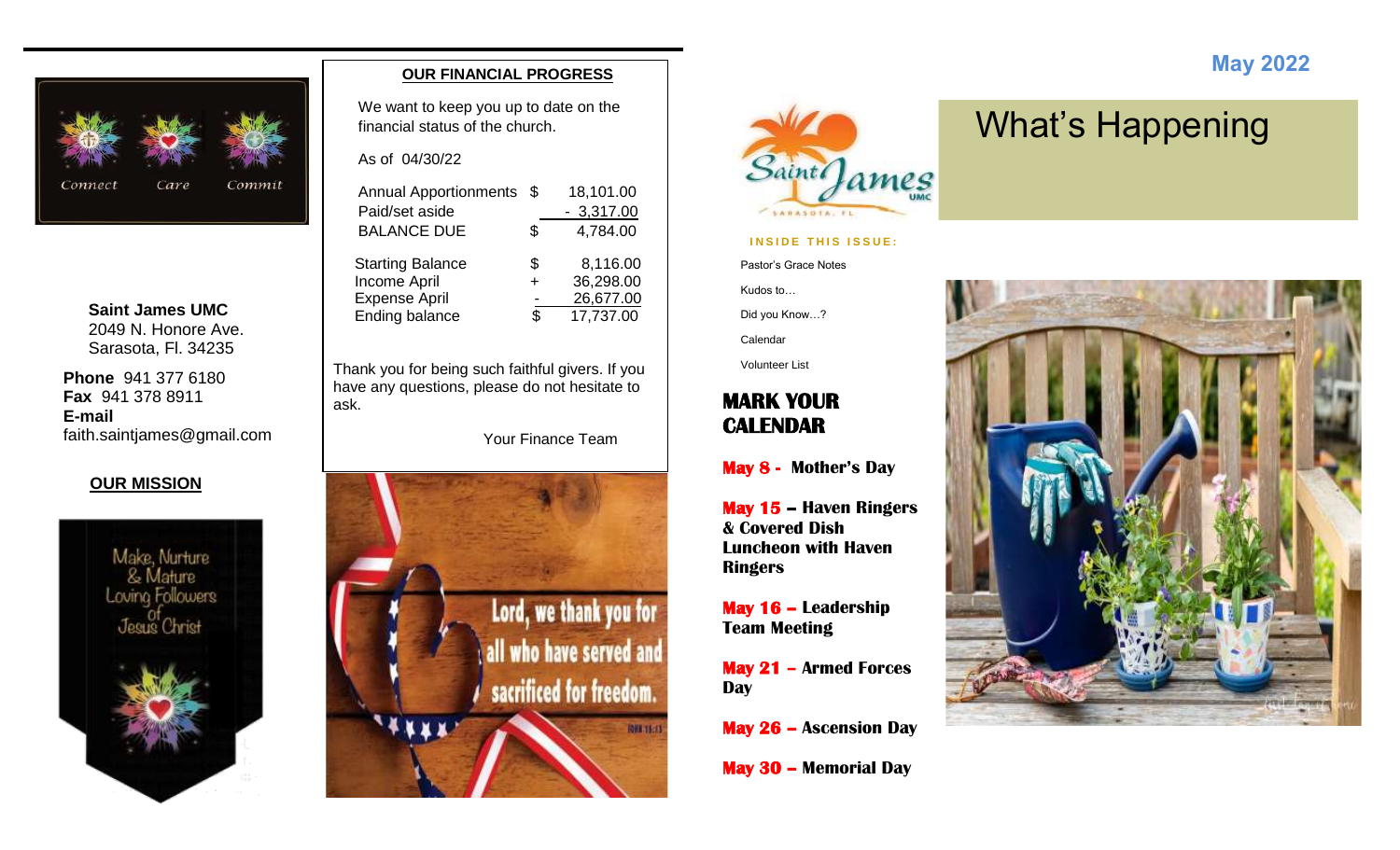#### But when he saw the strong wind and the waves, he was terrified and began to sink. "Save me, Lord!" he shouted. Jesus immediately reached out and grabbed him. "You have so little faith," Jesus said. "Why did you doubt me?" Matthew 14:30-31

Happy Easter Everyone!!!! We have celebrated well and will continue to do so. As we move into this summer, we will need to cling to the remembrance of resurrection as we see our own resurrection take place. But as with most change, there will be challenges to overcome as well. Maybe taking things a different direction than we thought.

We talked during Lent about doubt. We will probably face some of that in the next few months with all the changes that will take place and the craziness associated to it. But I think we need to remember what Jesus asked Peter as he stepped out in faith and then took his eyes off Jesus – "Why did you doubt me?" There has to be a level of trust that God has our move and building and everything else we need in His hands. It may not seem like it, just as it didn't seem realistic to Peter once the waves and the wind caught his eye.

We are going to have tests and concerns and questions if we are doing the right thing. I want us to encourage each other to keep our eyes on Jesus. In the end, that is all that matters anyway. We will not all question or be shaken at the same time. So, when you are solid, remind others who are shaken. And when you begin to feel shaken or concerned, then by all means, seek someone who will not agree with you but remind you to look at Jesus and not the storm swirling around in our minds.

A wonderful testimony is being fulfilled in our midst as resurrection occurs in our midst. We need Jesus and each other. This is both exciting, nerve-wracking, and filled with hope. So, hang on for the ride as we trust Jesus is leading the way. I am so excited to do this with you. I cannot wait to see what it will all look like in the end. If anything in the past has been a clear indication, I am sure it will exceed anything we could imagine.

Turn your eyes upon Jesus.



Watching Jesus with you,

*Pastor Shirley*



**We have had a great response signing up for the past year of monthly prayer walks. Thank you to all who signed up and walked/drove the neighborhoods. A part of our mission is to reach out to others and bring them to Jesus. Job well done!**

Therefore encourage one another and build each other up, just as in fact you are doing. **1 Thessalonians**  $5:11$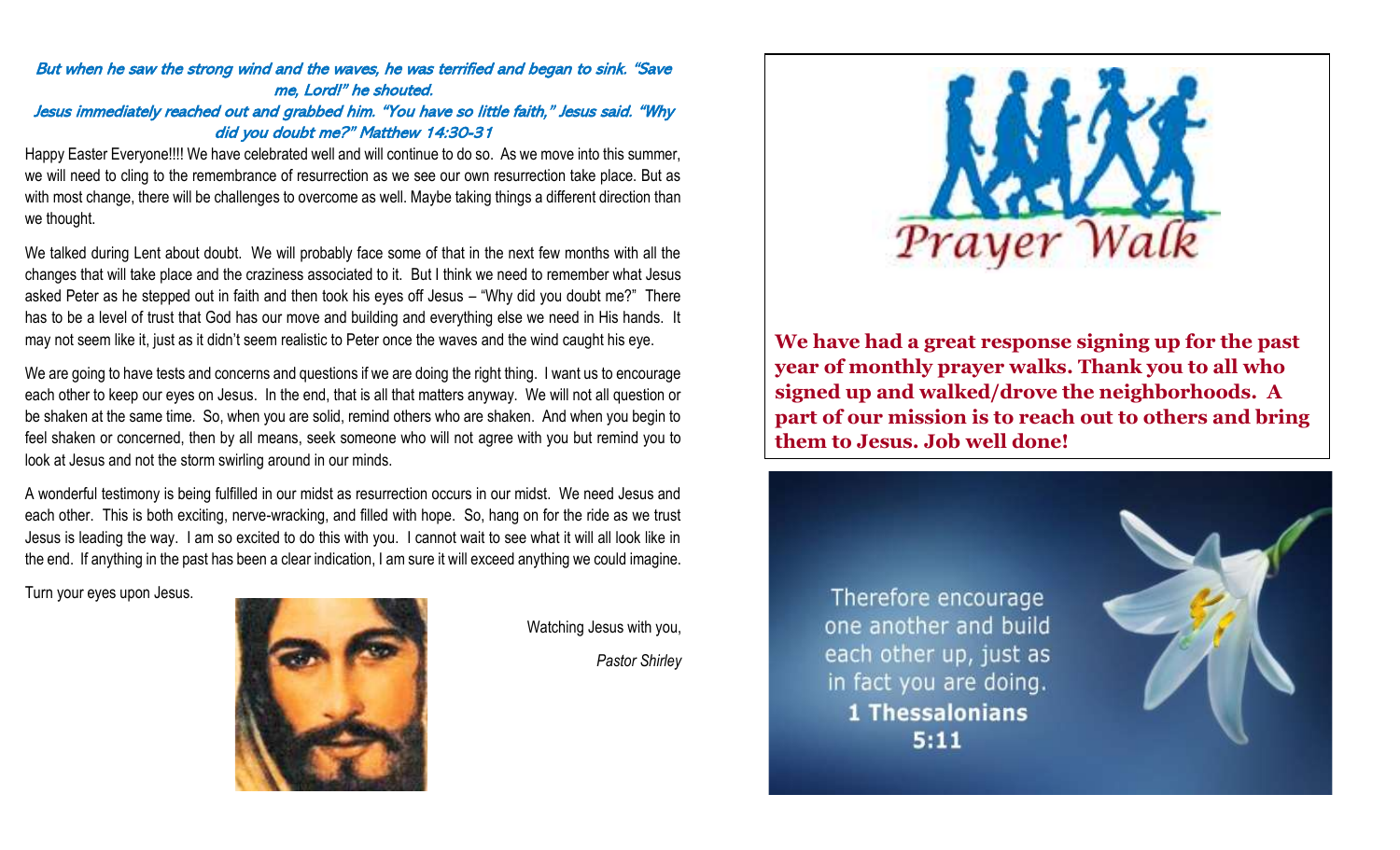

**Connect** – To be a family of believers who connect to God and each other.

**Care** – To shine the light of Christ and welcome all we encounter encouraging worship, life groups, and spiritual growth.

**Commit** – To grow in faith through service to others both locally and globally.

#### **CORE VALUES:**

#### **Loving Relationships:**

Honest & loving relationships: With God through a worshipful attitude and prayer. With others through acceptance and grace to all.

#### **Spiritual Growth**

Grow with the help and guidance of the Holy Spirit in a biblically centered, nurturing environment.

#### **Compassionate Service**

Offering help to others with humility and mutual respect.

#### **Teamwork**

Accomplish ministry in the context of relationships.

### **We Are A Praying People!**

Please remember the following in your prayers this month.

• Bishop & Mrs. Carter, Rev. & Mrs. Thom Schafer, President Biden and Gov. DeSantis, all of our elected officials, Pastor Shirley & Rod, our staff, our church leaders, our Boy Scouts and Cub Scouts, Melissa Sandberg, Bill Schroff, Judy Shannon, Judy Snodgrass, Gary & Marlene Sontchi, Dave Strait, Michelle Traynor, Jim & Nancy **Winding** 





The prayer focus for May will be:

- **Continued growth in the music ministry**
- **Flexibility during transition**
- **Growth in prayer life for the whole church**

Please pray for these things daily throughout the month.



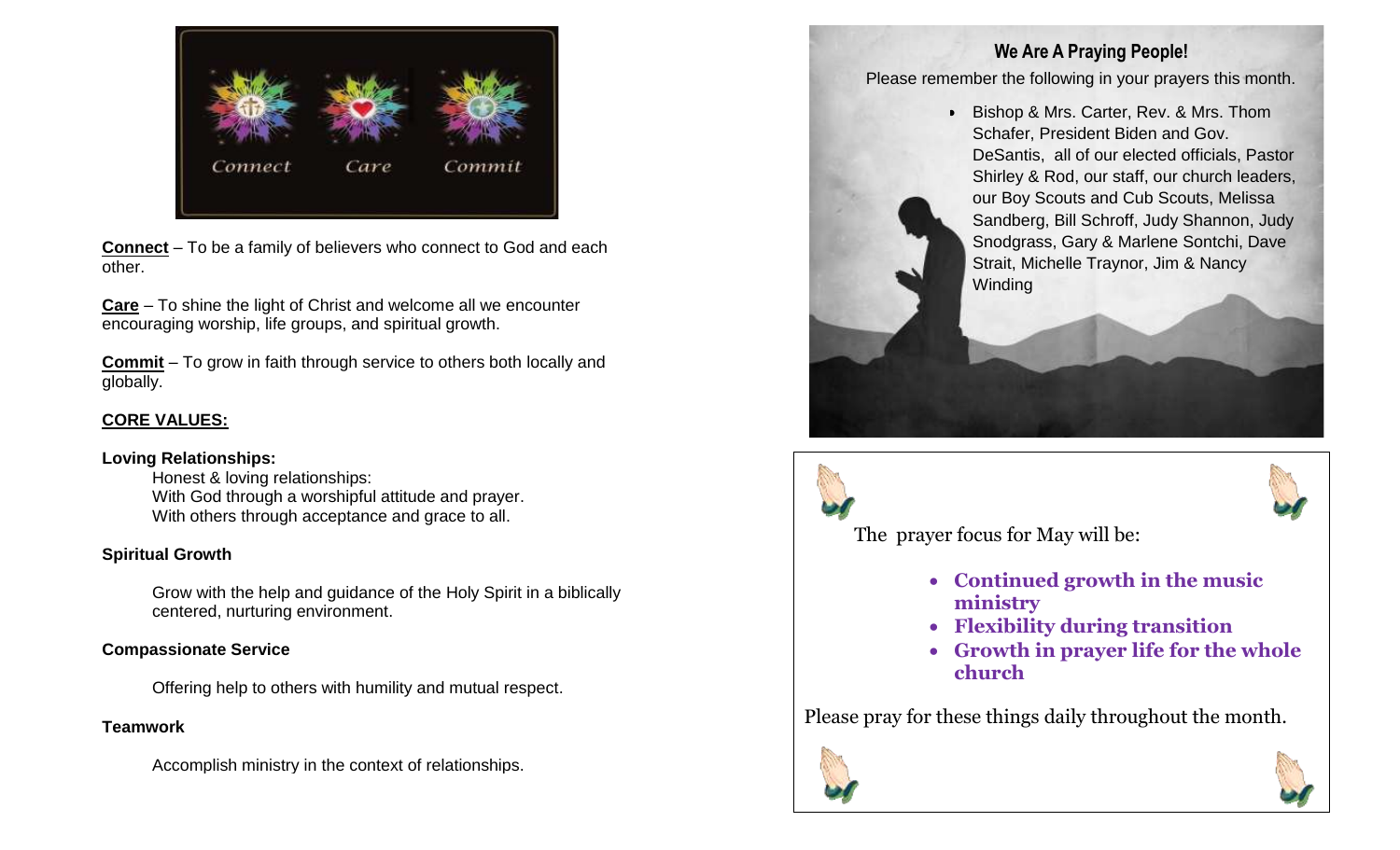

Please remember to bring items for the Mayor's Feed The Hungry Program and place those items in the grocery cart in the narthex. Also, you may drop them off in the office during office hours Mondays, Tuesdays and Wednesdays between 10 am and 2 pm.

Thank You!



## Birthdays in May

| <b>May 14</b> | <b>Jim Winding</b><br><b>Pat Hankins</b> |  |  |  |  |
|---------------|------------------------------------------|--|--|--|--|
| <b>May 15</b> | Cyndi Andrasi<br><b>Toni Swails</b>      |  |  |  |  |
| <b>May 24</b> | <b>Beatriz Lowery</b>                    |  |  |  |  |



## Anniversaries in May

| <b>May 14</b> | <b>Mike &amp; Kandy DeWitt</b>   |
|---------------|----------------------------------|
| <b>May 20</b> | <b>Bob &amp; Katie Michalski</b> |
| <b>May 31</b> | <b>Rob &amp; Jenny Carrico</b>   |



**\*\* If you know someone is having a special year birthday (90+) or special anniversary (25, 30, 35 etc.) year please let the office know.** 

 **Thank You!**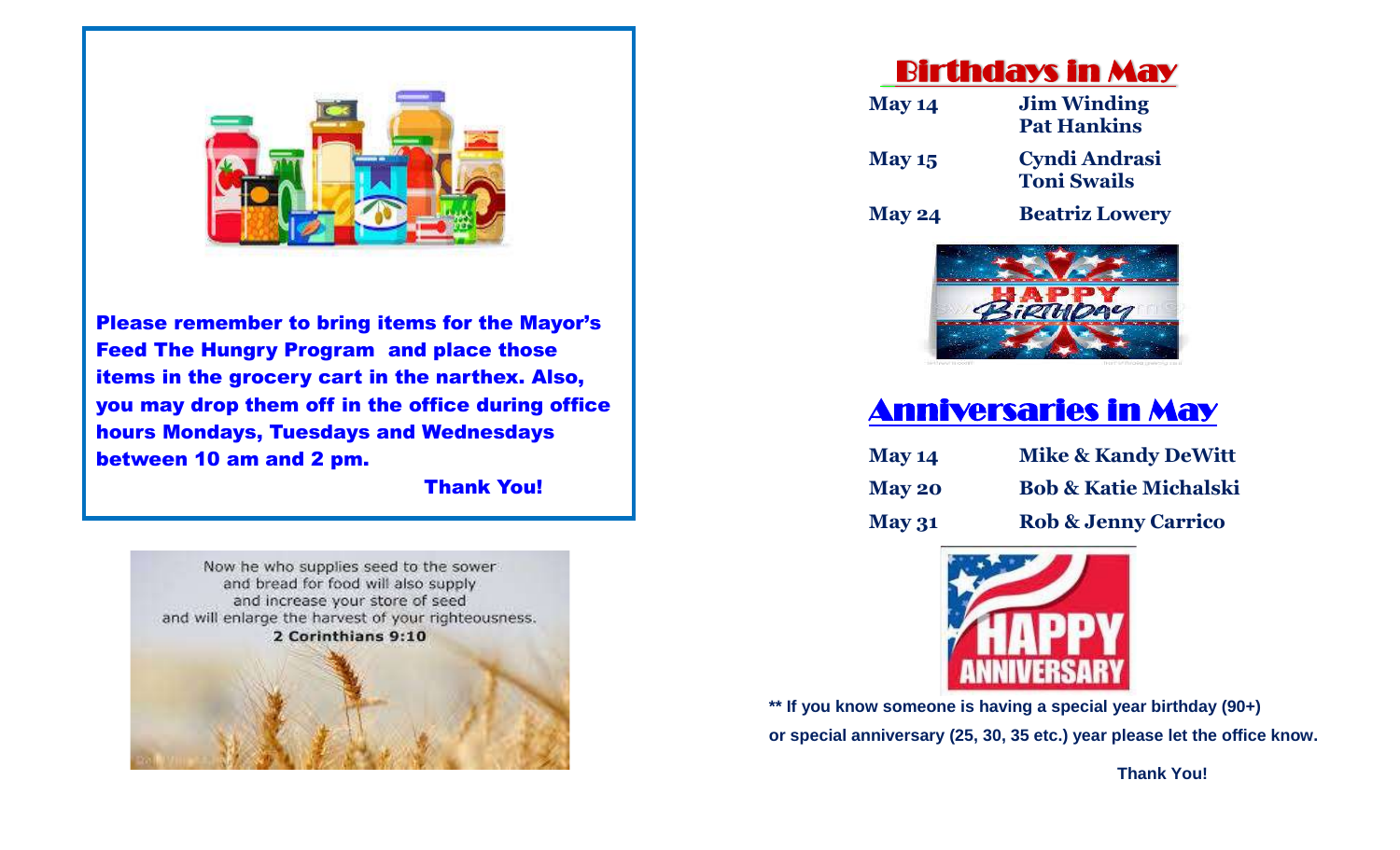

## **2022 Shepherds**

| Sennie Lansdowne – Head Shepherd |             |
|----------------------------------|-------------|
| Rose & Bill Johnson              | $(A - D)$   |
| <b>Judy Snodgrass</b>            | $(E - Ha)$  |
| Cyndi Andrasi                    | $(He-J)$    |
| <b>Beatriz Lowery</b>            | $(K - Mc)$  |
| Marcia & Cecil Mulvaney          | $(Mi-N)$    |
| Nancy Winding                    | $(O - Z)$   |
| <b>Bonnie Kitzmiller</b>         | (Snowbirds) |



- …For all those who helped with setting things up for the Holy Week services, it was really appreciated
- …Judy Snodgrass for the flowers in the narthex for Palm Sunday and Easter Sunday, it was such a nice touch
- …Katie Michalski for watering the Easter Lilies
- …Judy Snodgrass for all the preparation for the prayer walks each month this past year and for Kathy Barbour for her assistance with this project

#### **2022 Leadership Team**

**Trustees** Dave Strait, Mike Barbour, Sara Fleming, and Jean Flugel and Jan Dougherty **Finance** Judy Shannon, Fred Fowler, Bill Johnson and Bill Schroff **SPRT** Judy Snodgrass, Cyndi Andrasi, Gene Blamble, Pat Dixon **Lay Leader** Dave Strait **Nurture Team Co-Leaders** Pat Dixon & Marcia Mulvaney **Outreach Team Co-Leaders** Kathy Barbour & Karen Kehrli **Lay Delegate** Dave Strait

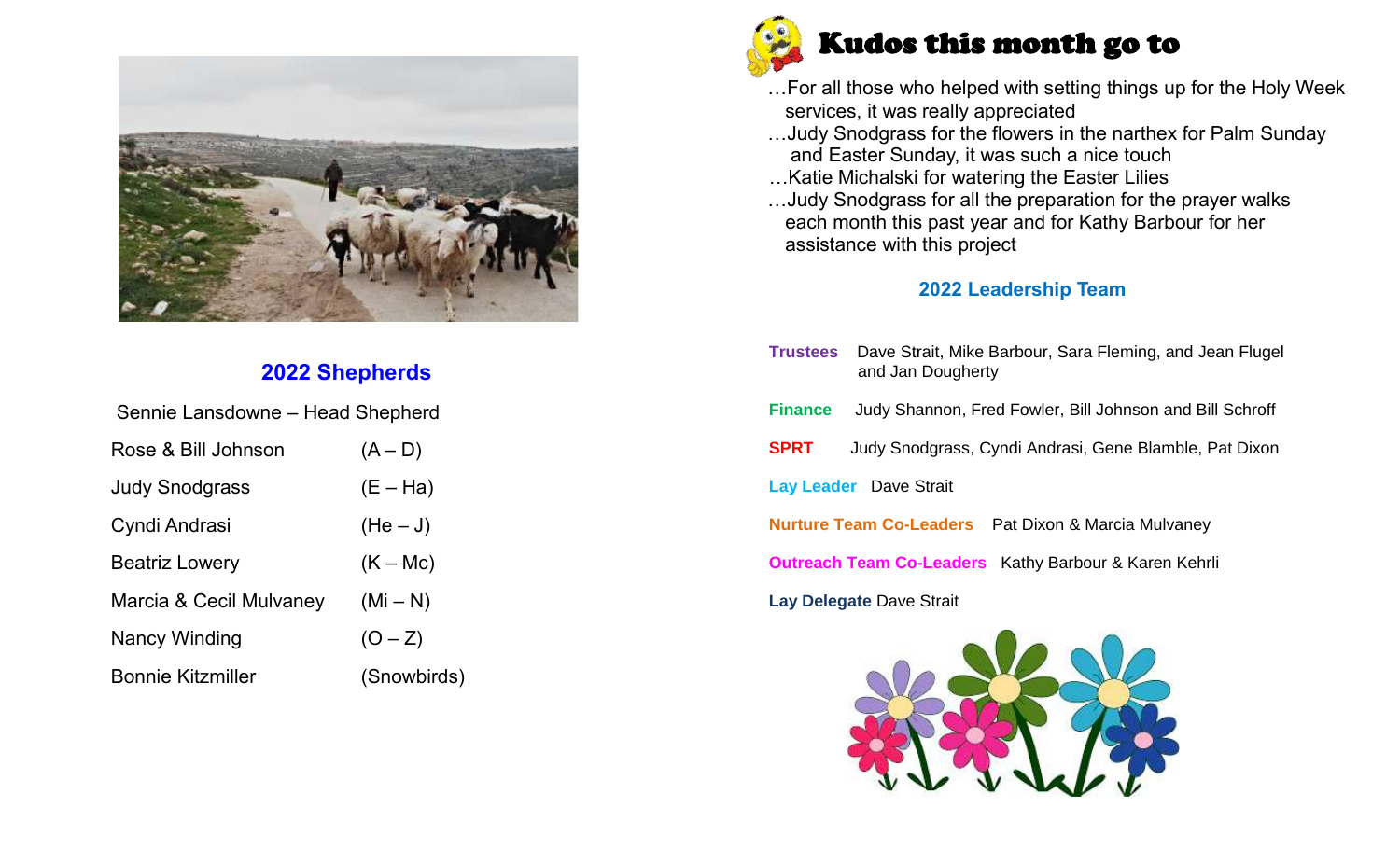# Did you know…?

j

- Because of your generosity we will provide clean water for our sister church in Cuba and their community
- + Because of your generosity we have paid/set aside 18.3% of our apportionments for 2022.
- **+** Because of your faithfulness, we are making a difference in the community that surrounds us.
- God is moving in wonderful ways. We just wanted to make sure you knew!



Kingdom Kids - We welcome all children and grandchildren (K-6<sup>th</sup> grade) <del>t</del>o our "Kingdom Kids" class at 10:00 a.m. during the worship service.



**Please remember to notify the church office 941- 377-6180, or Pastor Shirley 941-356-2184 if the office is closed, if you are going to or already are in the hospital, have a surgery planned or in need of prayer. Please be sure we are notified as we don't want to overlook anyone because the church wasn't aware. Thank you!**

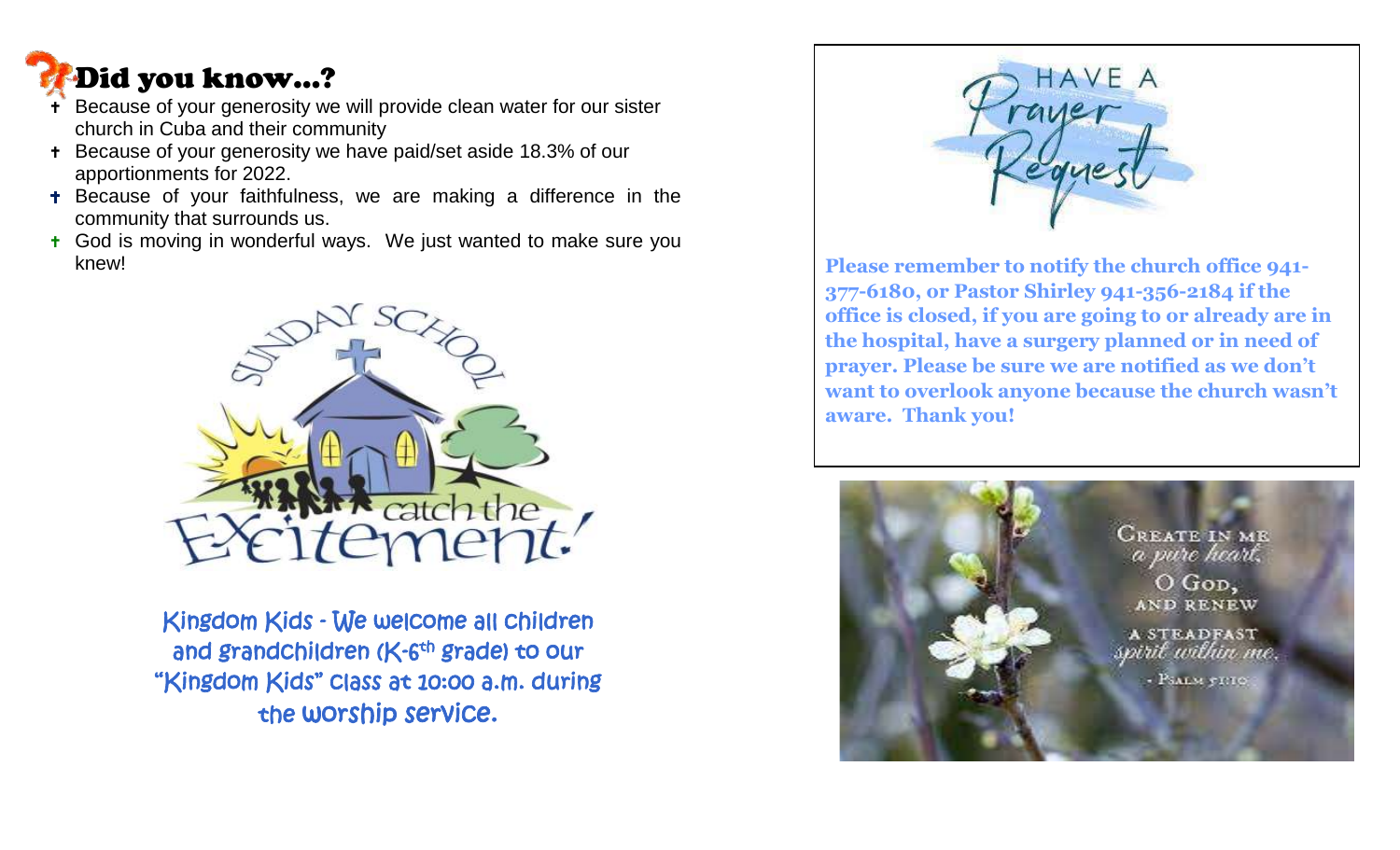

At the end of May we will be filling the Bags of Hope for The Remnant Café. We will be collecting the below listed items for the summer months. Please continue to watch the bulletins to see an updated list as we begin to receive items.

**hats/visors hand towels toilet paper fruit cups bar soap flip flops power bars combs/hairbrush 8 oz bottled water feminine products sunscreen(wipes/lotion only) bug repellent\*\*(wipes only)**

\*\* it is hard to find the bug repellent wipes, therefore if you'd like to provide this item please submit payment with your offering and make a note on the payment that is what you'd like to do and we will order them online. **Note: if purchasing power bars, fruit cups or bottled water please be sure to check the expiration date. Thank you!**

## **DLT Information**

You are welcome to join a DLT group at any time. If you have not joined a DLT and would like to below are the days and times the DLT groups meet. At this time, they are meeting via Zoom or in person. Please contact the facilitator for more information on their group.

| Men & Women's Group Wednesday at 10:00 am facilitator - Marcia Mulvaney      |  |  |  |  |  |  |  |  |
|------------------------------------------------------------------------------|--|--|--|--|--|--|--|--|
| marcia.mulvaney@gmail.com                                                    |  |  |  |  |  |  |  |  |
| Wednesday at 7:15 pm facilitator - Pat Dixon<br><b>Women's group</b>         |  |  |  |  |  |  |  |  |
| pdixon@ringling.edu                                                          |  |  |  |  |  |  |  |  |
| Wednesday at 12:00 noon facilitator - Pastor Shirley<br><b>Women's group</b> |  |  |  |  |  |  |  |  |
| revgroom@gmail.com                                                           |  |  |  |  |  |  |  |  |
| Men & Women's group Wednesday at 7:15 pm facilitator - Rod Groom             |  |  |  |  |  |  |  |  |
| rod.groom@gmail.com                                                          |  |  |  |  |  |  |  |  |
| <b>Men &amp; Women's group</b> Thursday at 4:30 pm facilitator $-$ Rod Groom |  |  |  |  |  |  |  |  |
| rod.groom@gmail.com                                                          |  |  |  |  |  |  |  |  |
|                                                                              |  |  |  |  |  |  |  |  |



## **WEDNESDAY NIGHTS**

**We will worship live and live streaming at 6:30 pm followed by Doing Life Together groups live and/or Zoom at 7:15 pm (If you'd like to join a DLT group and aren't connected yet please contact the office and arrangements will be made to get you connected.) Join us as we center on Jesus.**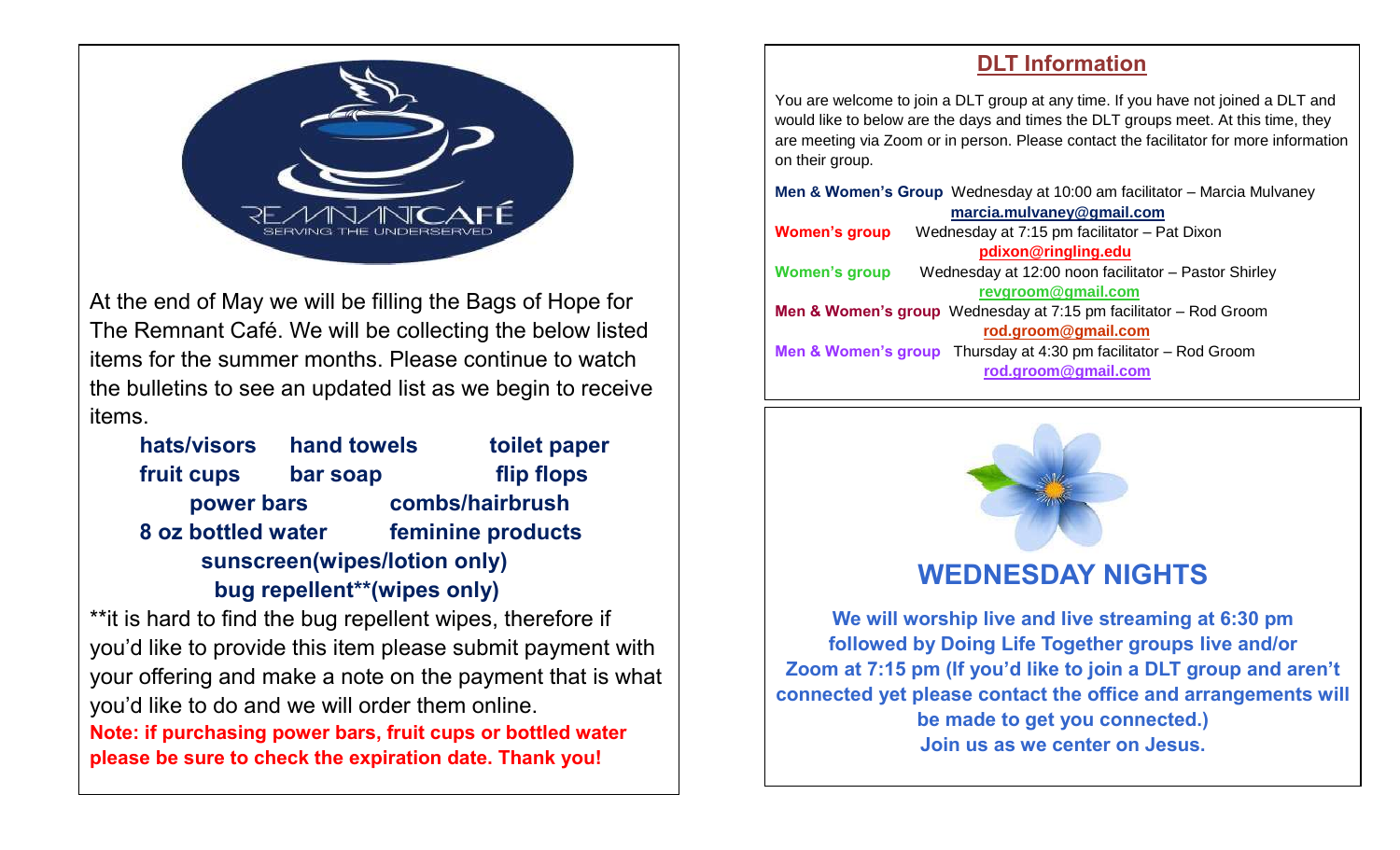

**Life Line Screening** will be at Saint James **May 17th** for the health screenings listed below:

**Carotid Artery/Plaque Screening** – Ultrasound scan of the carotid arteries that screens for plaque buildup

**Heart Rhythm Screening** – Screens for irregular heart beat

**Abdominal Aortic Aneurysm Screening** – Screens for an aneurysm in the abdominal aorta

**Peripheral Arterial Disease Screening –** Screens for peripheral arterial disease in the lower extremities

**Osteoporosis Risk Assessment –** Ultrasound screen of the heel bone to determine abnormal bone mass density

All five screenings are \$149. If you are interested in making *an*  appointment for these screenings please call **1-866-229-0469,** online at **[www.lifelinescreening.com/communitycircle](http://www.lifelinescreening.com/communitycircle)** or text the word **circle** to **797979**

There are two (2) **complimentary screenings** available in the office. Please let Fred know if you are interested and if there are more than two (2) interested we will have a drawing to select two (2).

| B              | G       | S       | Т                  | Υ                       | A | Y           | U           | Ë | Q            | Н |   | S      | Q       | D |
|----------------|---------|---------|--------------------|-------------------------|---|-------------|-------------|---|--------------|---|---|--------|---------|---|
| $\cup$         | F       | N       | R                  | D                       | Ĺ | 0           | 0           | R | I            | М | Z | P      | D       | X |
| $\mathsf F$    | F       | W       | $\mathbf{I}$       | $\rm I$                 | W | R           | V           | В | E            | N | Κ | E      | Z       | 0 |
| $\mathsf{L}$   | V       | L       | M                  | R                       | Ε | $\mathsf I$ | U           | Z | U            | P | Χ | C      | Υ       | М |
| L              | R       | Ä       | 0                  | ٧                       | А | V           | $\rm I$     | Ρ | Q            | I | R | $\,$ I | R       | H |
| $\mathsf{P}$   | F       | F       | Ε                  | W                       | В | С           | H           | J | $\mathbf{I}$ | Μ | В | A      | $\circ$ | A |
| P              | Ε       | R       | Υ                  | Τ                       | E | X           | W           | т | Ν            | G | о | L      | Z       | C |
| $\sf S$        | М       | Z       | S                  | S                       | G | R           | S           | D | U            | Η | Η | м      | Α       | F |
| R              | E       | H       | Τ                  | O                       | M | Α           | S           | Κ | F            | E | D | L      | M       | U |
| Q              | Κ       | M       | L                  | U                       | F | Α           | M           | А | М            | Α | W | O      | Ϋ       | Y |
| $\overline{z}$ | $\circ$ | $\circ$ | <b>SYSTEM</b><br>V | $\overline{\mathsf{K}}$ | C | Η           | $\mathbf I$ | Ĺ | D            | R | E | N      | A       | Ϋ |
| B              | V       | R       | A                  | L.                      | G | U           | W           | F | K            | T | Ľ | Y      | Μ       | С |
| Ε              | м       | E       | Q                  | F                       | κ | $\rm I$     | S           | S | Ε            | S | F | V      | C       | Z |
| V              | R       | O       | Κ                  | F                       | J | Τ           | R           | Τ | D            | O | Η | Z      | O       | Χ |
| B              | А       | X       | М                  | U                       | ٧ | С           | B           | C | Τ            | В | I | Υ      | G       | N |

| <b>BREAKFAST</b> | CARING         | <b>CHILDREN</b> |
|------------------|----------------|-----------------|
| FAMILY           | <b>FLOWERS</b> | <b>FOREVER</b>  |
| <b>HEART</b>     | <b>KISSES</b>  | LOVE            |
| MAMA             | MAY            | <b>MOM</b>      |
| <b>MOMMY</b>     | <b>MOTHER</b>  | <b>SPECIAL</b>  |
| UNIQUE           |                |                 |
|                  |                |                 |

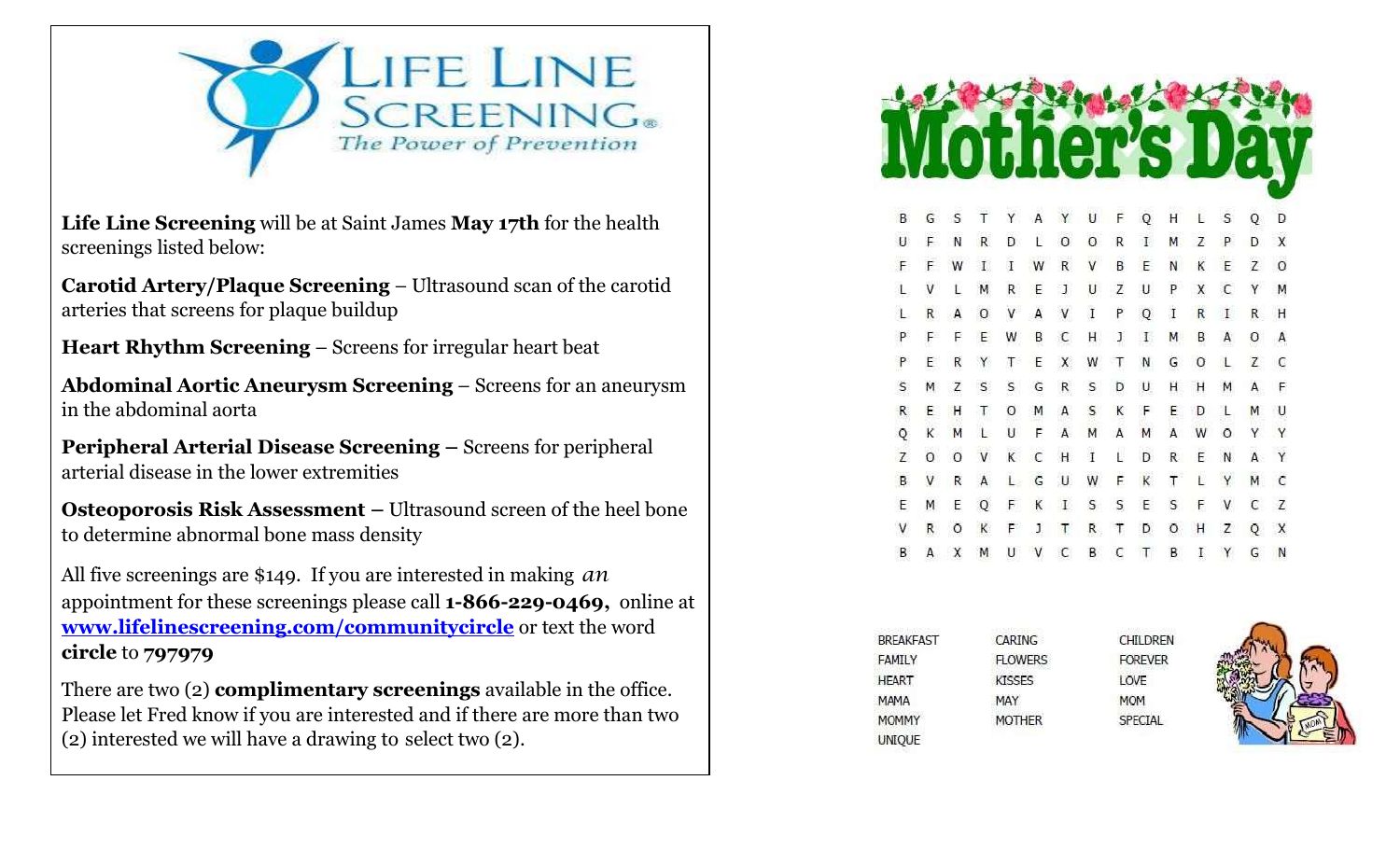

| <b>SUNDAY</b>                                                                                                                   | <b>MONDAY</b>                                                                                 | <b>TUESDAY</b>                                                      | <b>WEDNESDAY</b>                                                                                                                                                                     | <b>THURSDAY</b>                                                                             | <b>FRIDAY</b>                                           | <b>SATURDAY</b>     |
|---------------------------------------------------------------------------------------------------------------------------------|-----------------------------------------------------------------------------------------------|---------------------------------------------------------------------|--------------------------------------------------------------------------------------------------------------------------------------------------------------------------------------|---------------------------------------------------------------------------------------------|---------------------------------------------------------|---------------------|
| 10:00 Worship<br>Service                                                                                                        | $\mathbf 2$<br>6:30 GCCC<br>7:00 Prayer Gathering                                             | 3<br>6:30 Bell Rehearsal<br>6:45 Cub Scouts<br>6:45 Boy Scouts      | 4<br>10:00 Women's DLT<br>10:30 Chimes at The Haven<br>12:00 Women's DLT<br>5:00 Music Rehearsal<br>6:30 Worship -live/live streaming<br>7:00 DLT's live and/or via Zoom<br>7:00 GA  | 5<br>Office closed<br>4:30 DLT live and/or via<br>Zoom                                      | 6<br>Office closed                                      | 7                   |
| 8<br>Happy<br>10:00 Worship<br>Service                                                                                          | 9<br>6:30 GCCC<br>7:00 Prayer Gathering                                                       | 10<br>6:45 Cub Scouts<br>6:45 Boy Scouts                            | 11<br>10:00 Women's DLT<br>10:30 Chimes at The Haven<br>12:00 Women's DLT<br>5:00 Music Rehearsal<br>6:30 Worship -live/live streaming<br>7:00 DLT's live and/or via Zoom<br>7:00 GA | 12<br>Office closed<br>4:30 DLT live and/or via<br>Zoom                                     | 13<br>Office closed                                     | 14                  |
| <b>15</b> 10:00 Worship<br>Service<br><b>Haven Ringers</b><br><b>Cover Dish</b><br><b>Luncheon with</b><br><b>Haven Ringers</b> | 16<br>9:00 GFWC Woman's<br>Club<br>6:30 Leadership Team<br>6:30 GCCC<br>7:00 Prayer Gathering | 17<br>9:00 Lifeline Screening<br>6:45 Cub Scouts<br>6:45 Boy Scouts | 18<br>10:00 Women's DLT<br>12:00 Women's DLT<br>5:00 Music Rehearsal<br>6:30 Worship -live/live streaming<br>7:00 DLT's live and/or via Zoom<br>7:00 GA                              | 19<br>Office closed<br>4:30 DLT live and/or via<br>Zoom<br>5:30 Village Oaks<br><b>HOA</b>  | <b>20</b><br>Office closed<br>12:00 Faithsharing Circle | 21<br>VMED FORCES D |
| 22<br>10:00 Worship<br>Service                                                                                                  | 23<br>6:30 GCCC<br>7:00 Prayer Gathering                                                      | 24<br>6:45 Cub Scouts<br>6:45 Boy Scouts                            | 25<br>10:00 Women's DLT<br>12:00 Women's DLT<br>5:00 Music Rehearsal<br>6:30 Worship -live/live streaming<br>7:00 DLT's live and/or via Zoom<br>7:00 GA                              | 26<br>$7 - 19$<br><b>Ascension Day</b><br>Office closed<br>4:30 DLT live and/or via<br>Zoom | 27<br>Office closed                                     | 28                  |
| 29<br>10:00 Worship<br>Service                                                                                                  | 30<br>memorial                                                                                | 31<br>6:45 Cub Scouts<br>6:45 Boy Scouts                            |                                                                                                                                                                                      |                                                                                             |                                                         |                     |